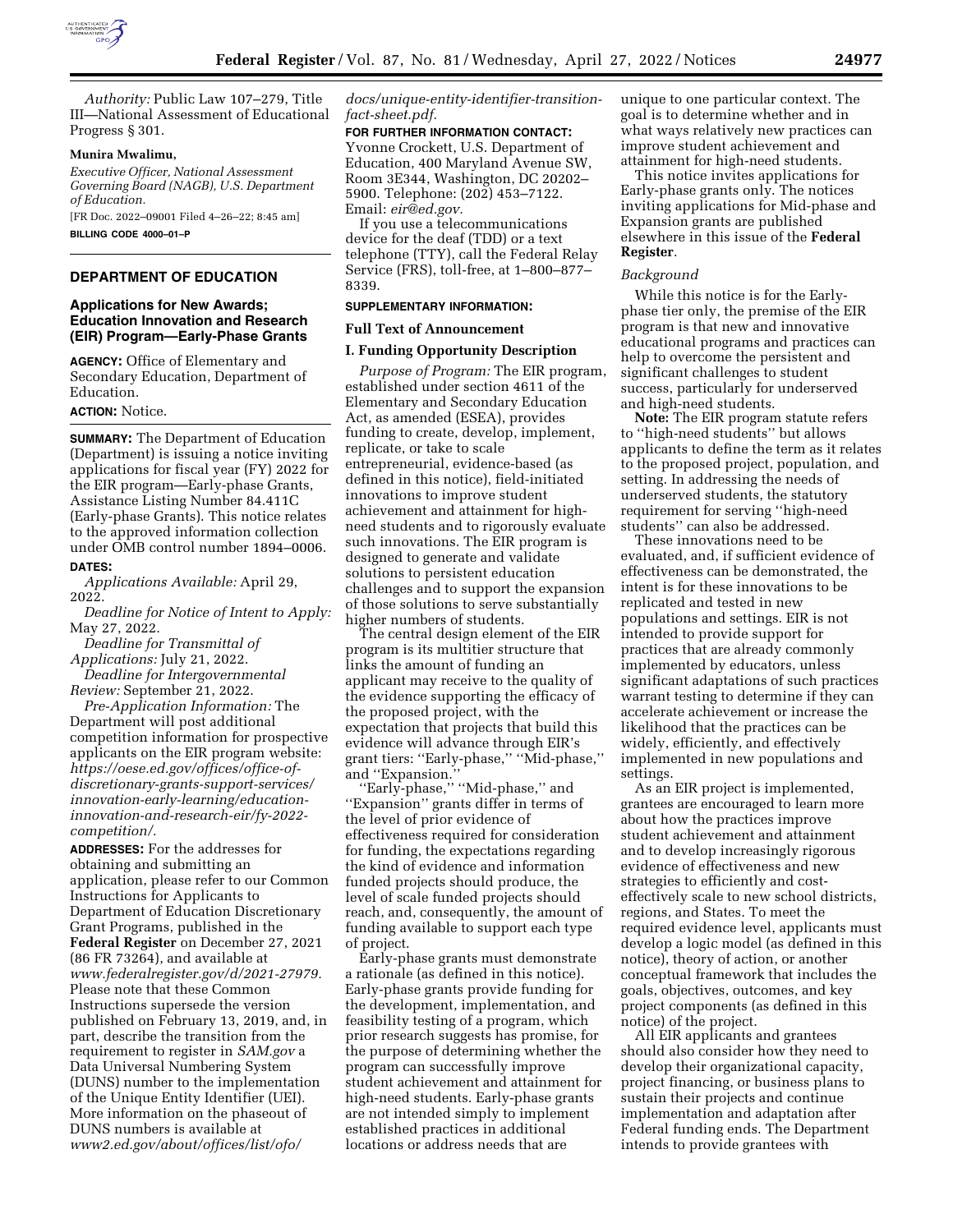technical assistance in their dissemination, scaling, and sustainability efforts.

Early-phase grantees are encouraged to make continuous and iterative improvements in project design and implementation before conducting a full-scale evaluation of effectiveness. Grantees should consider how easily others could implement the proposed practice, and how its implementation could potentially be improved. Additionally, grantees should consider using data from early indicators to gauge initial impact and to consider possible changes in implementation that could increase student achievement and attainment.

Early-phase applicants should develop, implement, and test the feasibility of their projects. The evaluation of an Early-phase project should be an experimental or quasiexperimental design study (as defined in this notice) that can determine whether the program can successfully improve student achievement and attainment for high-need students. Early-phase grantees' evaluation designs should have the potential to demonstrate a statistically significant effect on improving student outcomes or other relevant outcomes (as defined in this notice) based on moderate evidence (as defined in this notice) from at least one well-designed and wellimplemented experimental or quasiexperimental design study. The Department intends to provide grantees and their independent evaluators with evaluation technical assistance. This evaluation technical assistance could include grantees and their independent evaluators providing to the Department or its contractor updated comprehensive evaluation plans in a format as requested by the technical assistance provider and using such tools as the Department may request. Grantees will be encouraged to update this evaluation plan at least annually to reflect any changes to the evaluation, with updates consistent with the scope and objectives of the approved application.

The FY 2022 Early-phase competition includes four absolute priorities and two competitive preference priorities. All Early-phase applicants must address Absolute Priority 1. Early-phase applicants are also required to address one of the other three absolute priorities. Applicants have the option of addressing one or both competitive preference priorities and may opt to do so regardless of the absolute priority they select.

Absolute Priority 1—Demonstrates a Rationale establishes the evidence requirement for this tier of grants. All

Early-phase applicants must submit prior evidence of effectiveness that demonstrates a rationale (as defined in this notice).

Absolute Priority 2—Field-Initiated Innovations—General allows applicants to propose projects that align with the purpose of the EIR program: To create and take to scale entrepreneurial, evidence-based, field-initiated innovations to improve student achievement and attainment.

Absolute Priority 3—Field-Initiated Innovations—Promoting Equity in Student Access to Educational Resources and Opportunities is intended to support innovations to improve student achievement and attainment in the science, technology, engineering, or mathematics (STEM) education field, consistent with efforts to ensure our Nation's economic competitiveness by improving and expanding STEM learning and engagement.

In Absolute Priority 3, the Department recognizes the importance of funding prekindergarten (Pre-K) through grade 12 STEM education and anticipates that projects would expand opportunities for high-need students. Within this absolute priority, applicants may focus on expanding opportunities in computer science for underrepresented students, such as students of color, girls, English learners, students with disabilities, youth from rural communities, and youth from families living at or below the poverty line, to help reduce the enrollment and achievement gaps in a manner consistent with nondiscrimination requirements contained in Federal civil rights laws.

Absolute Priority 4—Field-Initiated Innovations—Meeting Student Social, Emotional, and Academic Needs is intended to promote high-quality social and emotional learning projects. Countless students have been exposed to trauma and disruptions in learning and have experienced disengagement from school and peers, negatively impacting their mental health and wellbeing. It is critical to provide support for students' social and emotional needs, not only to benefit student wellbeing, but also to support their academic success as student social, emotional, and academic development are interconnected.

Competitive Preference Priority 1 is intended to encourage applicants to propose projects that promote equity and adequacy in educational opportunity and outcomes.

Competitive Preference Priority 2 reflects the Administration's ongoing commitment to addressing the impact of the novel coronavirus 2019 (COVID–19)

on Pre-K- grade 12 education. COVID– 19 has caused unprecedented disruption in schools across the country and drawn renewed attention to the ongoing challenges for underserved students. In response to the pandemic, educators have mobilized and continue to work hard to address the needs of all students. Researchers, educators, parents, and policymakers are working to understand and address the impact of inconsistent access to instruction, enrichment, peers, and services and supports, and the impact of other related challenges.

We also know that for students in underserved communities, inequities in educational opportunity and outcomes existed prior to COVID–19. Those inequities have only been exacerbated by COVID–19. The impact of the COVID–19 pandemic changed the education landscape for the foreseeable future, especially as students continue to make up for lost classroom instruction. However, it also provides an opportunity to redesign how schools approach teaching and learning in ways that both address long-standing gaps in educational opportunity and better prepare students for college and careers.

The Department seeks projects that develop and evaluate evidence-based, field-initiated innovations to remedy the inequities in our country's education system. The proposed innovations should be designed to better enable students to access the educational opportunities they need to succeed in school and reach their full potential.

Through these priorities, the Department intends to advance innovation, build evidence, and address the learning and achievement of underserved and high-need students in Pre-K through grade 12.

*Priorities:* This notice includes four absolute priorities and two competitive preference priorities. In accordance with 34 CFR 75.105(b)(2)(ii), Absolute Priority 1 is from the notice of final priorities published in the **Federal Register** on March 9, 2020 (85 FR 13640) (Administrative Priorities). In accordance with 34 CFR 75.105(b)(2)(iv), Absolute Priority 2 is from section  $4611(a)(1)(A)$  of the ESEA. In accordance with 34 CFR 75.105(b)(2)(iv), Absolute Priorities 3 and 4 are from section 4611(a)(1)(A) of the ESEA and the Supplemental Priorities and Definitions for Discretionary Grant Programs, published in the **Federal Register** on December 10, 2021 (86 FR 70612) (Supplemental Priorities). The competitive preference priorities are from the Supplemental Priorities.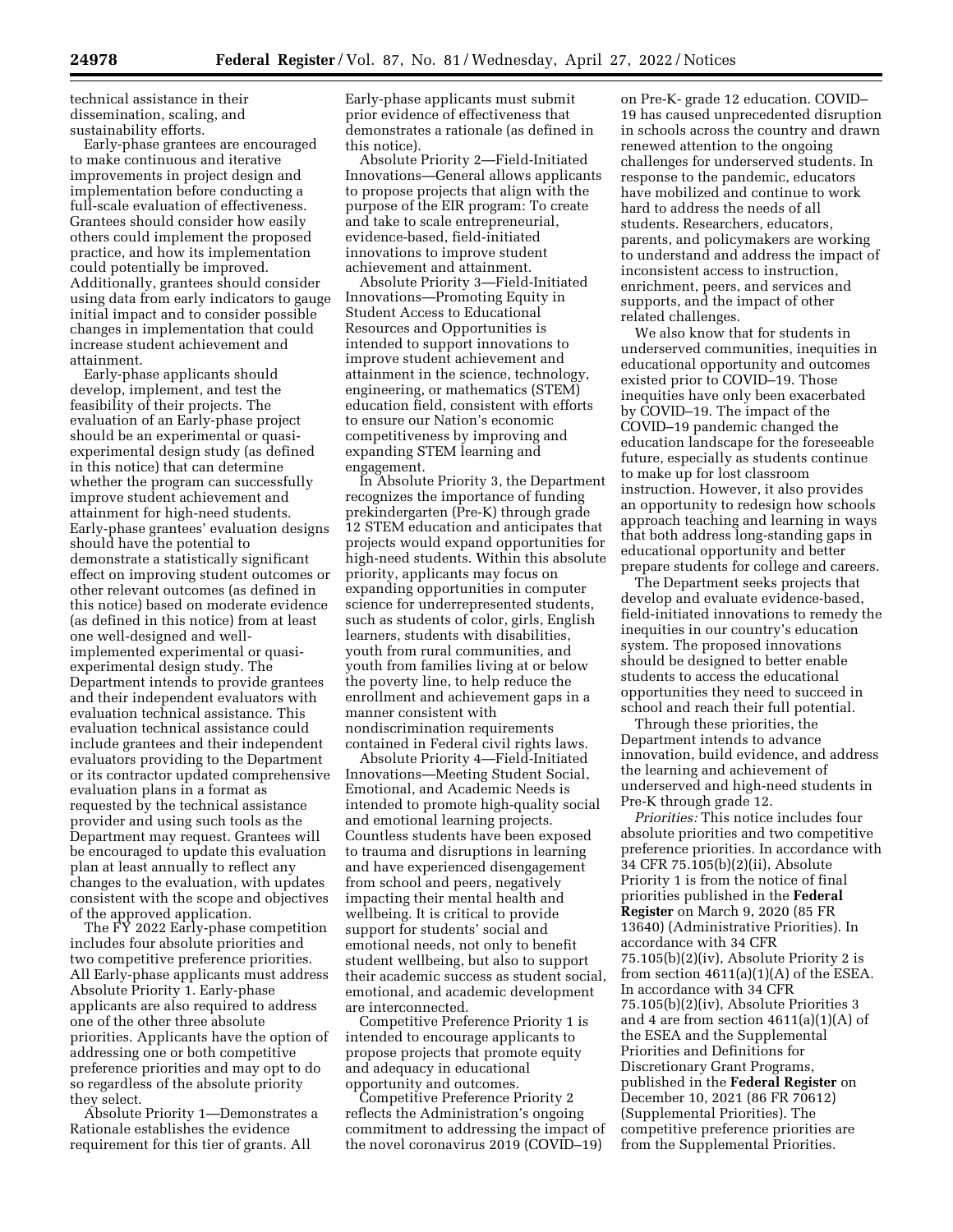In the Early-phase grant competition, Absolute Priorities 2, 3, and 4 constitute their own funding categories. The Secretary intends to award grants under each of these absolute priorities provided that applications of sufficient quality are submitted. To ensure that applicants are considered for the correct type of grant, applicants must clearly identify the specific absolute priority that the proposed project addresses. If an entity is interested in proposing separate projects (*e.g.,* one that addresses Absolute Priority 2 and another that addresses Absolute Priority 3), it must submit separate applications.

*Absolute Priorities:* For FY 2022 and any subsequent year in which we make awards from the list of unfunded applications from this competition, these priorities are absolute priorities. Under 34 CFR 75.105(c)(3), we consider only applications that meet Absolute Priority 1 and one additional absolute priority (Absolute Priority 2, Absolute Priority 3, or Absolute Priority 4).

These priorities are:

*Absolute Priority 1—Applications that Demonstrate a Rationale.* 

Under this priority, an applicant proposes a project that demonstrates a rationale.

*Absolute Priority 2—Field-Initiated Innovations—General.* 

Projects that are designed to create, develop, implement, replicate, or take to scale entrepreneurial, evidence-based, field-initiated innovations to improve student achievement and attainment for high-need students.

*Absolute Priority 3—Field-Initiated Innovations—Promoting Equity in Student Access to Educational Resources and Opportunities: STEM*.

Projects that are designed to—

(a) Create, develop, implement, replicate, or take to scale entrepreneurial, evidence-based, fieldinitiated innovations to improve student achievement and attainment for highneed students; and

(b) Promote educational equity and adequacy in resources and opportunity for underserved students—

(1) In one or more of the following educational settings:

(i) Early learning programs.

(ii) Elementary school.

(iii) Middle school.

(iv) High school.

(v) Career and technical education programs.

(vi) Out-of-school-time settings.

(vii) Alternative schools and programs.

(viii) Juvenile justice system or correctional facilities; (2) That examine the sources of inequity and inadequacy and implement responses, including

rigorous, engaging, and well-rounded (*e.g.,* that include music and the arts) approaches to learning that are inclusive with regard to race, ethnicity, culture, language, and disability status and prepare students for college, career, and civic life, including science, technology, engineering, and mathematics (STEM), including computer science coursework.

*Absolute Priority 4—Field-Initiated Innovations— Meeting Student Social, Emotional, and Academic Needs.* 

Projects that are designed to—

(a) Create, develop, implement, replicate, or take to scale entrepreneurial, evidence-based, fieldinitiated innovations to improve student achievement and attainment for highneed students; and

(b) Improve students' social, emotional, academic, and career development, with a focus on underserved students, through one or more of the following priority areas:

(1) Developing and supporting educator and school capacity to support social and emotional learning and development that—

(i) Fosters skills and behaviors that enable academic progress;

(ii) Identifies and addresses conditions in the learning environment, that may negatively impact social and emotional well-being for underserved students, including conditions that affect physical safety; and

(iii) Is trauma-informed, such as addressing exposure to communitybased violence and trauma specific to military- or veteran-connected students (as defined in this notice).

(2) Creating education or work-based settings that are supportive, positive, identity-safe and inclusive with regard to race, ethnicity, culture, language, and disability status, through one or more of the following activities:

(i) Developing trusting relationships between students (including underserved students), educators, families, and community partners.

(ii) Providing high-quality professional development opportunities designed to increase engagement and belonging and build asset-based mindsets for educators working in and throughout schools.

(iii) Engaging students (including underserved students), educators, families, and community partners from diverse backgrounds and representative of the community as partners in school climate review and improvement efforts.

(iv) Developing and implementing inclusive and culturally informed discipline policies and addressing disparities in school discipline policy by identifying and addressing the root causes of those disparities, including by

involving educators, students, and families in decision-making about discipline procedures and providing training and resources to educators.

(v) Supporting students to engage in real-world, hands-on learning that is aligned with classroom instruction and takes place in community-based settings, such as apprenticeships, preapprenticeships, work-based learning, and service learning, and in civic activities, that allow students to apply their knowledge and skills, strengthen their employability skills, and access career exploration opportunities.

(3) Providing multi-tiered systems of supports that address learning barriers both in and out of the classroom, that enable healthy development and respond to students' needs and which may include evidence-based traumainformed practices and professional development for educators on avoiding deficit-based approaches.

(4) Developing or implementing policies and practices, consistent with applicable Federal law, that prevent or reduce significant disproportionality on the basis of race or ethnicity with respect to the identification, placement, and disciplining of children or students with disabilities (as defined in this notice).

(5) Providing students equitable access that is inclusive, with regard to race, LGBTQI+, ethnicity, culture, language, and disability status, to social workers, psychologists, counselors, nurses, or mental health professionals and other integrated services and supports, which may include in early learning environments.

(6) Preparing educators to implement project-based or experiential learning opportunities for students to strengthen their metacognitive skills, self-direction, self-efficacy, competency, or motivation, including through instruction that: Connects to students' prior knowledge and experience; provides rich, engaging, complex, and motivating tasks; and offers opportunities for collaborative learning.

(7) Creating and implementing comprehensive schoolwide frameworks (such as small schools or learning communities, advisory systems, or looping educators) that support strong and consistent student and educator relationships.

(8) Fostering partnerships, including across government agencies (*e.g.,*  housing, human services, employment agencies), local educational agencies, community-based organizations, adult learning providers, and postsecondary education intuitions, to provide comprehensive services to students and families that support students' social,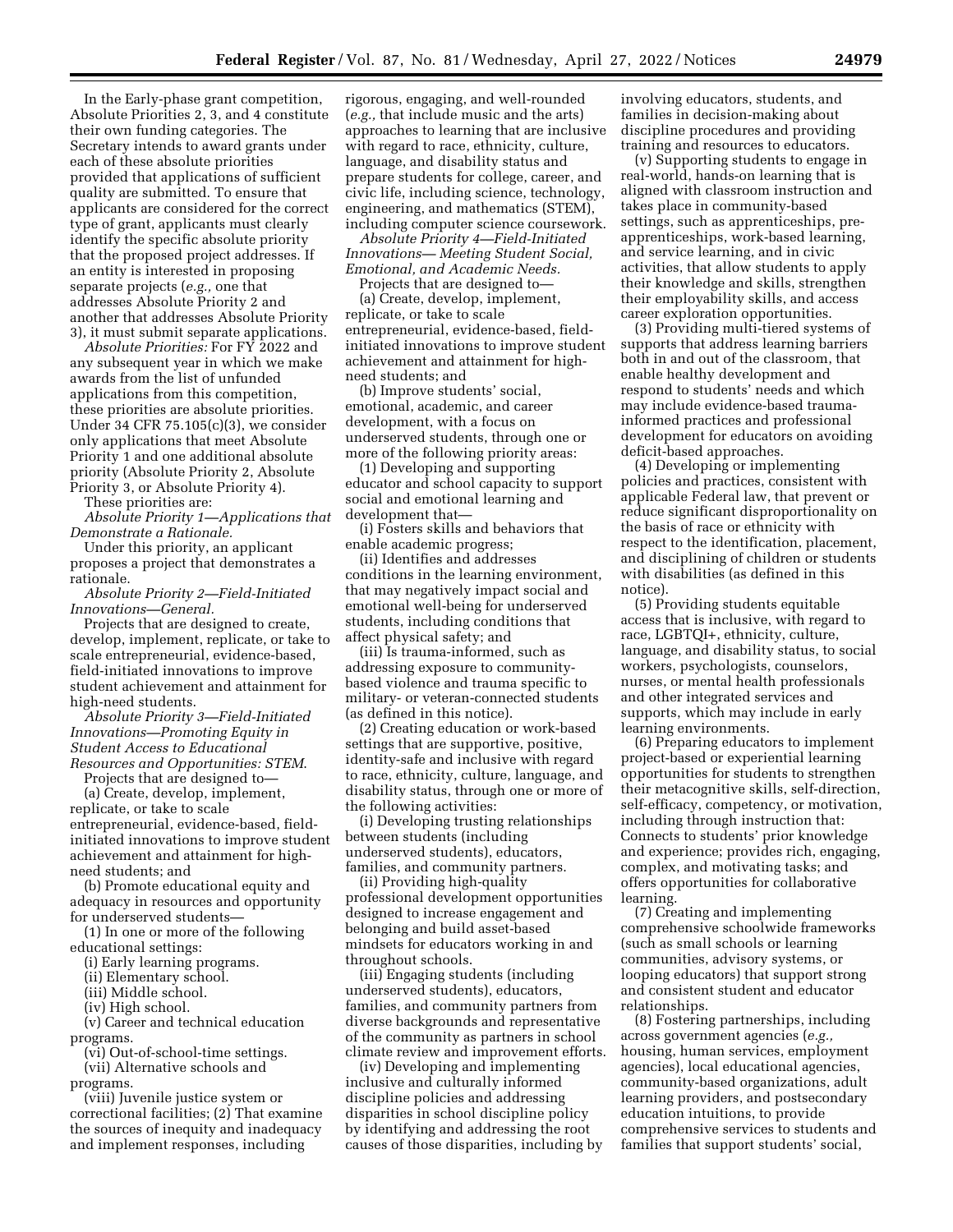emotional, mental health, and academic needs, and that are inclusive with regard to race, ethnicity, culture, language, and disability status.

*Competitive Preference Priorities:* For FY 2022 and any subsequent year in which we make awards from the list of unfunded applications from this competition, these priorities are competitive preference priorities. Under 34 CFR 75.105(c)(2)(i), we award up to an additional 6 points to an application, depending on how well the application addresses the competitive preference priorities.

If an applicant chooses to address one or both competitive preference priorities, the applicant must identify in the project narrative section of its application its response to the competitive preference priorities it chooses to address.

These priorities are:

*Competitive Preference Priority 1— Promoting Equity in Student Access to Educational Resources and Opportunities (up to 3 points)*.

Projects designed to promote educational equity and adequacy in resources and opportunity for underserved students in middle school or high school that examine the sources of inequity and inadequacy and implement responses, including rigorous, engaging, and well-rounded (*e.g.,* that include music and the arts) approaches to learning that are inclusive with regard to race, ethnicity, culture, language, and disability status and prepare students for college, career, and civic life, including one or more of the following:

(a) Student-centered learning models that may leverage technology to address learner variability (*e.g.,* universal design for learning (as defined in this notice), K–12 competency-based education (as defined in this notice), project-based learning, or hybrid/blended learning) and provide high-quality learning content, applications, or tools.

(b) Middle school courses or projects that prepare students to participate in advanced coursework in high school.

(c) Advanced courses and programs, including dual enrollment and early college programs.

(d) Project-based and experiential learning, including service and workbased learning.

(e) High-quality career and technical education courses, pathways, and industry-recognized credentials that are integrated into the curriculum.

*Competitive Preference Priority 2— Addressing the Impact of COVID–19 on Students, Educators, and Faculty (up to 3 points).* 

Projects that are designed to address the impacts of the COVID–19 pandemic, including impacts that extend beyond the duration of the pandemic itself, on the students most impacted by the pandemic, with a focus on underserved students and the educators who serve them through—

(a) Conducting community assetmapping and needs assessments that may include an assessment of the extent to which students, including subgroups of students, have become disengaged from learning, including students not participating in in-person or remote instruction, and specific strategies for reengaging and supporting students and their families; and

(b) Using evidence-based instructional approaches and supports, such as professional development, coaching, ongoing support for educators, high quality tutoring, expanded access to rigorous coursework and content across K–12, and expanded learning time to accelerate learning for students in ways that ensure all students have the opportunity to successfully meet challenging academic content standards without contributing to tracking or remedial courses.

*Definitions:* The definitions of ''baseline,'' ''demonstrates a rationale,'' ''evidence-based,'' ''experimental study,'' ''logic model,'' ''moderate evidence,'' ''nonprofit,'' ''performance measure,'' ''performance target,'' ''project component,'' ''quasiexperimental design study,'' ''relevant outcome,'' and ''What Works Clearinghouse Handbooks (WWC Handbooks)'' are from 34 CFR 77.1. The definitions of ''children or students with disabilities,'' ''competency-based education," "disconnected youth," ''early learning,'' ''educator,'' ''English learner," "military- or veteranconnected student,'' ''underserved students,'' and ''universal design for learning'' are from the Supplemental Priorities. The definitions of ''local educational agency'' and ''State educational agency'' are from section 8101 of the ESEA.

*Baseline* means the starting point from which performance is measured and targets are set.

*Children or students with disabilities*  means children with disabilities as defined in section 602(3) of the Individuals with Disabilities Education Act (IDEA) (20 U.S.C. 1401(3)) and 34 CFR 300.8, or students with disabilities, as defined in the Rehabilitation Act of 1973 (29 U.S.C. 705(37), 705(202)(B)).

*Competency-based education* (also called proficiency-based or masterybased learning) means learning based on knowledge and skills that are

transparent and measurable. Progression is based on demonstrated mastery of what students are expected to know (knowledge) and be able to do (skills), rather than seat time or age.

*Demonstrates a rationale* means a key project component included in the project's logic model is informed by research or evaluation findings that suggest the project component is likely to improve relevant outcomes.

*Disconnected youth* means an individual, between the ages 14 and 24, who may be from a low-income background, experiences homelessness, is in foster care, is involved in the justice system, or is not working or not enrolled in (or at risk of dropping out of) an educational institution.

*Early learning* means any (a) Statelicensed or State-regulated program or provider, regardless of setting or funding source, that provides early care and education for children from birth to kindergarten entry, including, but not limited to, any program operated by a child care center or in a family child care home; (b) program funded by the Federal Government or State or local educational agencies (including any IDEA-funded program); (c) Early Head Start and Head Start program; (d) nonrelative child care provider who is not otherwise regulated by the State and who regularly cares for two or more unrelated children for a fee in a provider setting; and (e) other program that may deliver early learning and development services in a child's home, such as the Maternal, Infant, and Early Childhood Home Visiting Program; Early Head Start; and Part C of IDEA.

*Educator* means an individual who is an early learning educator, teacher, principal or other school leader, specialized instructional support personnel (*e.g.,* school psychologist, counselor, school social worker, early intervention service personnel), paraprofessional, or faculty.

*English learner* means an individual who is an English learner as defined in section 8101(20) of the ESEA, or an individual who is an English language learner as defined in section 203(7) of the Workforce Innovation and Opportunity Act.

*Evidence-based* means the proposed project component is supported by one or more of strong evidence, moderate evidence, promising evidence, or evidence that demonstrates a rationale.

*Experimental study* means a study that is designed to compare outcomes between two groups of individuals (such as students) that are otherwise equivalent except for their assignment to either a treatment group receiving a project component or a control group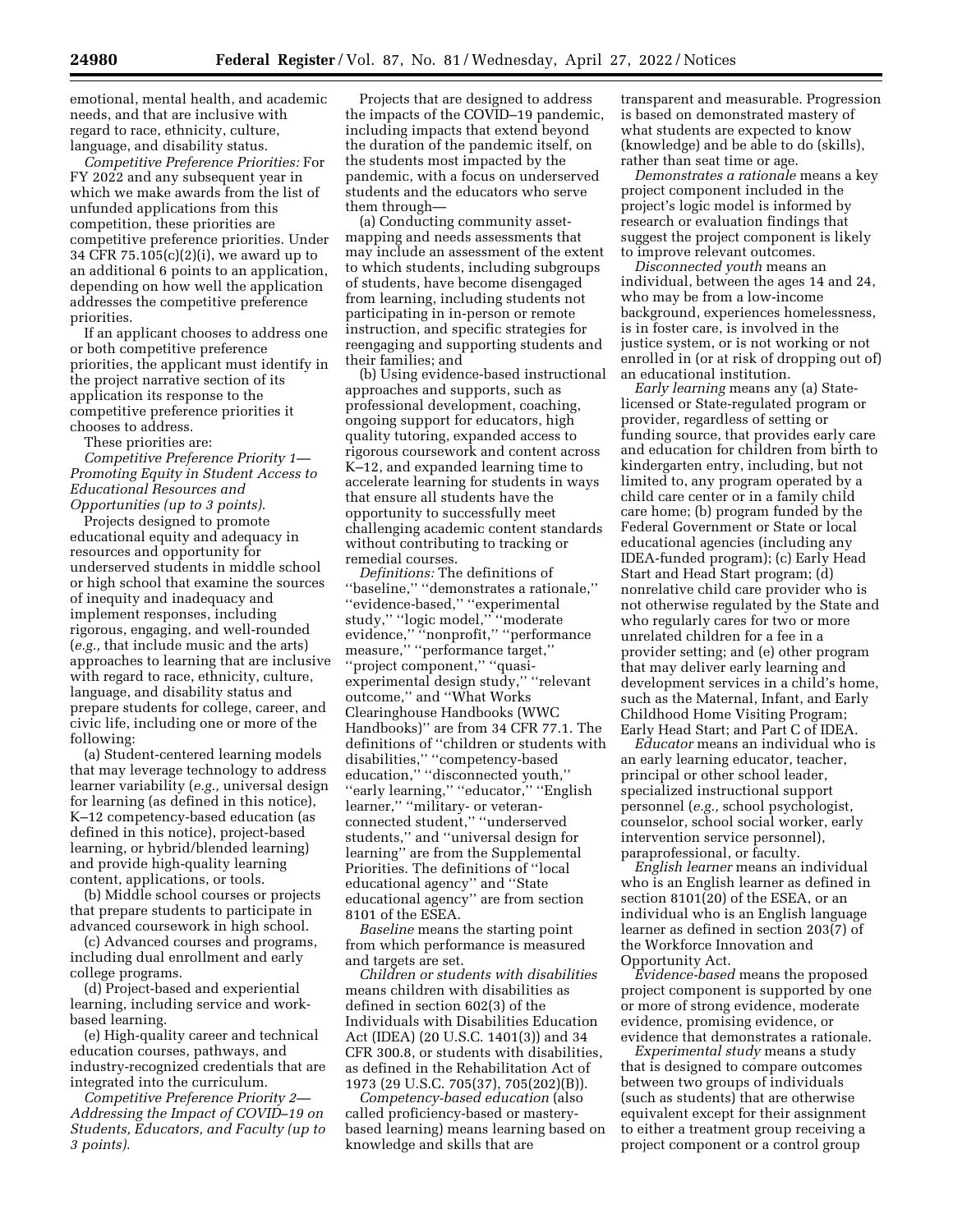that does not. Randomized controlled trials, regression discontinuity design studies, and single-case design studies are the specific types of experimental studies that, depending on their design and implementation (*e.g.,* sample attrition in randomized controlled trials and regression discontinuity design studies), can meet What Works Clearinghouse (WWC) standards without reservations as described in the WWC Handbooks (as defined in this notice):

(i) A randomized controlled trial employs random assignment of, for example, students, teachers, classrooms, or schools to receive the project component being evaluated (the treatment group) or not to receive the project component (the control group).

(ii) A regression discontinuity design study assigns the project component being evaluated using a measured variable (*e.g.,* assigning students reading below a cutoff score to tutoring or developmental education classes) and controls for that variable in the analysis of outcomes.

(iii) A single-case design study uses observations of a single case (*e.g.,* a student eligible for a behavioral intervention) over time in the absence and presence of a controlled treatment manipulation to determine whether the outcome is systematically related to the treatment.

*Local educational agency* (LEA) means:

(a) In General. A public board of education or other public authority legally constituted within a State for either administrative control or direction of, or to perform a service function for, public elementary schools or secondary schools in a city, county, township, school district, or other political subdivision of a State, or of or for a combination of school districts or counties that is recognized in a State as an administrative agency for its public elementary schools or secondary schools.

(b) Administrative Control and Direction. The term includes any other public institution or agency having administrative control and direction of a public elementary school or secondary school.

(c) Bureau of Indian Education Schools. The term includes an elementary school or secondary school funded by the Bureau of Indian Education but only to the extent that including the school makes the school eligible for programs for which specific eligibility is not provided to the school in another provision of law and the school does not have a student population that is smaller than the

student population of the LEA receiving assistance under the ESEA with the smallest student population, except that the school shall not be subject to the jurisdiction of any State educational agency (SEA) (as defined in this notice) other than the Bureau of Indian Education.

(d) Educational Service Agencies. The term includes educational service agencies and consortia of those agencies.

(e) State Educational Agency. The term includes the SEA in a State in which the SEA is the sole educational agency for all public schools.

*Logic model* (also referred to as a theory of action) means a framework that identifies key project components of the proposed project (*i.e.,* the active ''ingredients'' that are hypothesized to be critical to achieving the relevant outcomes) and describes the theoretical and operational relationships among the key project components and relevant outcomes.

*Military- or veteran-connected student*  means one or more of the following:

(a) A child participating in an early learning program, a student enrolled in preschool through grade 12, or a student enrolled in career and technical education or postsecondary education who has a parent or guardian who is a member of the uniformed services (as defined by 37 U.S.C. 101), in the Army, Navy, Air Force, Marine Corps, Coast Guard, Space Force, National Guard, Reserves, National Oceanic and Atmospheric Administration, or Public Health Service or is a veteran of the uniformed services with an honorable discharge (as defined by 38 U.S.C. 3311).

(b) A student who is a member of the uniformed services, a veteran of the uniformed services, or the spouse of a service member or veteran.

(c) A child participating in an early learning program, a student enrolled in preschool through grade 12, or a student enrolled in career and technical education or postsecondary education who has a parent or guardian who is a veteran of the uniformed services (as defined by 37 U.S.C. 101).

*Moderate evidence* means that there is evidence of effectiveness of a key project component in improving a relevant outcome for a sample that overlaps with the populations or settings proposed to receive that component, based on a relevant finding from one of the following:

(i) A practice guide prepared by the WWC using version 2.1, 3.0, 4.0, or 4.1 of the WWC Handbooks reporting a ''strong evidence base'' or ''moderate

evidence base'' for the corresponding practice guide recommendation;

(ii) An intervention report prepared by the WWC using version 2.1, 3.0, 4.0, or 4.1 of the WWC Handbooks reporting a ''positive effect'' or ''potentially positive effect'' on a relevant outcome based on a ''medium to large'' extent of evidence, with no reporting of a ''negative effect'' or ''potentially negative effect'' on a relevant outcome; or

(iii) A single experimental study (as defined in this notice) or quasiexperimental design study reviewed and reported by the WWC using version 2.1, 3.0, 4.0, or 4.1 of the WWC Handbooks, or otherwise assessed by the Department using version 4.1 of the WWC

Handbook, as appropriate, and that— (A) Meets WWC standards with or without reservations;

(B) Includes at least one statistically significant and positive (*i.e.,* favorable) effect on a relevant outcome;

(C) Includes no overriding statistically significant and negative effects on relevant outcomes reported in the study or in a corresponding WWC intervention report prepared under version 2.1, 3.0, 4.0, or 4.1 of the WWC Handbooks; and

(D) Is based on a sample from more than one site (*e.g.,* State, county, city, school district, or postsecondary campus) and includes at least 350 students or other individuals across sites. Multiple studies of the same project component that each meet requirements in paragraphs (iii)(A), (B), and (C) of this definition may together satisfy this requirement.

*Nonprofit,* as applied to an agency, organization, or institution, means that it is owned and operated by one or more corporations or associations whose net earnings do not benefit, and cannot lawfully benefit, any private shareholder or entity.

*Performance measure* means any quantitative indicator, statistic, or metric used to gauge program or project performance.

*Performance target* means a level of performance that an applicant would seek to meet during the course of a project or as a result of a project.

*Project component* means an activity, strategy, intervention, process, product, practice, or policy included in a project. Evidence may pertain to an individual project component or to a combination of project components (*e.g.,* training teachers on instructional practices for English learners and follow-on coaching for these teachers).

*Quasi-experimental design study*  means a study using a design that attempts to approximate an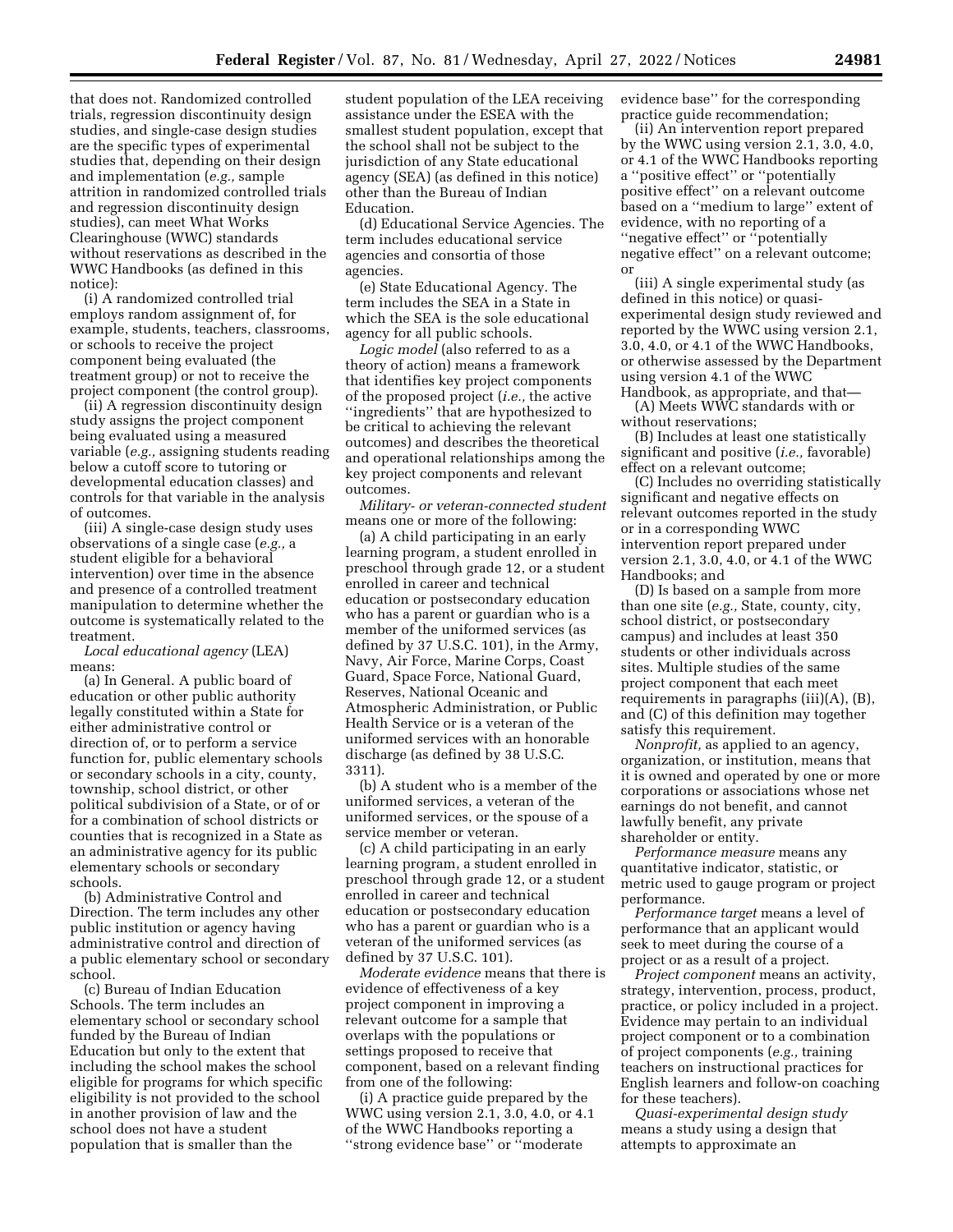experimental study by identifying a comparison group that is similar to the treatment group in important respects. This type of study, depending on design and implementation (*e.g.,* establishment of baseline equivalence of the groups being compared), can meet WWC standards with reservations, but cannot meet WWC standards without reservations, as described in the WWC Handbooks.

*Relevant outcome* means the student outcome(s) or other outcome(s) the key project component is designed to improve, consistent with the specific goals of the program.

*State educational agency* (SEA) means the agency primarily responsible for the State supervision of public elementary schools and secondary schools.

*Underserved student* means a student (which may include children in early learning environments, students in K– 12 programs, and students in postsecondary education or career and technical education, as appropriate) in one or more of the following subgroups:

(a) A student who is living in poverty or is served by schools with high concentrations of students living in poverty.

(b) A student of color.

(c) A student who is a member of a federally recognized Indian Tribe.

(d) An English learner.

(e) A child or student with a

disability.

(f) A disconnected youth.

(g) A technologically unconnected youth.

(h) A migrant student.

(i) A student experiencing

homelessness or housing insecurity. (j) A lesbian, gay, bisexual,

transgender, queer or questioning, or intersex (LGBTQI+) student.

(k) A student who is in foster care.

(l) A student without documentation of immigration status.

(m) A pregnant, parenting, or caregiving student.

(n) A student impacted by the justice system, including a formerly

incarcerated student.

(o) A student who is the first in their family to attend postsecondary education.

(p) A student performing significantly below grade level.

(q) A military- or veteran-connected student.

*Universal design for learning* has the meaning ascribed it in section 103(24) of the Higher Education Act of 1965, as amended.

*What Works Clearinghouse Handbooks (WWC Handbooks)* means the standards and procedures set forth in the WWC Standards Handbook, Versions 4.0 or 4.1, and WWC Procedures Handbook, Versions 4.0 or 4.1, or in the WWC Procedures and Standards Handbook, Version 3.0 or Version 2.1 (all incorporated by reference, see § 77.2). Study findings eligible for review under WWC standards can meet WWC standards without reservations, meet WWC standards with reservations, or not meet WWC standards. WWC practice guides and intervention reports include findings from systematic reviews of evidence as described in the WWC Handbooks documentation.

**Note:** The What Works Clearinghouse Procedures and Standards Handbooks are available at *[https://ies.ed.gov/ncee/](https://ies.ed.gov/ncee/wwc/Handbooks) [wwc/Handbooks.](https://ies.ed.gov/ncee/wwc/Handbooks)* 

*Program Authority:* 20 U.S.C. 7261. **Note:** Projects will be awarded and must be operated in a manner consistent with the nondiscrimination requirements contained in Federal civil

rights laws. *Applicable Regulations:* (a) The Education Department General Administrative Regulations in 34 CFR parts 75, 77, 79, 81, 82, 84, 86, 97, 98, and 99. (b) The Office of Management and Budget Guidelines to Agencies on Governmentwide Debarment and Suspension (Nonprocurement) in 2 CFR part 180, as adopted and amended as regulations of the Department in 2 CFR part 3485. (c) The Uniform Administrative Requirements, Cost Principles, and Audit Requirements for Federal Awards in 2 CFR part 200, as adopted and amended as regulations of the Department in 2 CFR part 3474. (d) The Administrative Priorities. (e) The Supplemental Priorities.

**Note:** The regulations in 34 CFR part 86 apply to institutions of higher education (IHEs) only.

## **II. Award Information**

*Type of Award:* Discretionary grants. *Estimated Available Funds:*  \$159,400,000.

These estimated available funds are the total available for new awards for all three types of grants under the EIR program (Early-phase, Mid-phase, and Expansion grants).

Contingent upon the availability of funds and the quality of applications, we may make additional awards in subsequent years from the list of unfunded applications from this competition.

*Estimated Average Size of Awards:*  Up to \$4,000,000.

*Maximum Award:* We will not make an award exceeding \$4,000,000 for a project period of 60 months. The Department intends to fund one or more

projects under each of the EIR competitions, including Expansion (84.411A), Mid-phase (84.411B), and Early-phase (84.411C). Entities may submit applications for different projects for more than one competition (Early-phase, Mid-phase, and Expansion). The maximum new award amount a grantee may receive under these three competitions, taken together, is \$15,000,000. If an entity is within funding range for multiple applications, the Department will award the highest scoring applications up to \$15,000,000.

*Estimated Number of Awards:* 11–20. **Note:** The Department is not bound by

any estimates in this notice. *Project Period:* Up to 60 months.

**Note:** Under section 4611(c) of the ESEA, the Department must use at least 25 percent of EIR funds for a fiscal year to make awards to applicants serving rural areas, contingent on receipt of a sufficient number of applications of sufficient quality. For purposes of this competition, we will consider an applicant as rural if the applicant meets the qualifications for rural applicants as described in the *Eligible Applicants*  section and the applicant certifies that it meets those qualifications through the application.

In implementing this statutory provision and program requirement, the Department may fund high-quality applications from rural applicants out of rank order in the Early-phase competition.

# **III. Eligibility Information**

1. *Eligible Applicants:* 

- (a) An LEA;
- (b) An SEA;

(c) The Bureau of Indian Education  $(RIF)$ 

(d) A consortium of SEAs or LEAs;

(e) A nonprofit (as defined in this notice) organization; and

(f) An LEA, an SEA, the BIE, or a consortium described in clause (d), in partnership with—

- (1) A nonprofit organization;
- (2) A business;
- (3) An educational service agency; or (4) An IHE.

To qualify as a rural applicant under the EIR program, an applicant must meet both of the following requirements:

(a) The applicant is—

(1) An LEA with an urban-centric district locale code of 32, 33, 41, 42, or 43, as determined by the Secretary;

(2) A consortium of such LEAs;

(3) An educational service agency or a nonprofit organization in partnership with such an LEA; or

(4) A grantee described in clause (1) or (2) in partnership with an SEA; and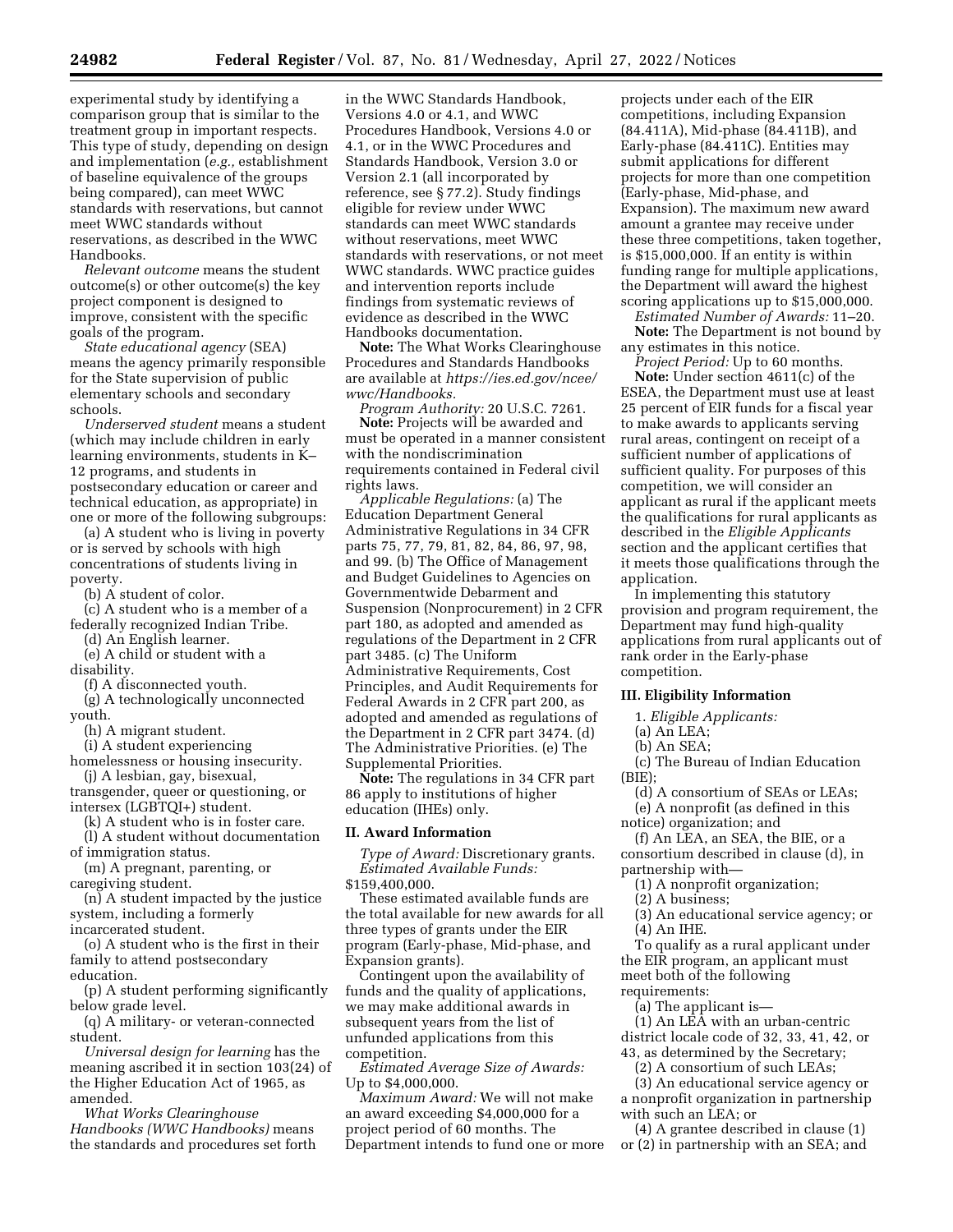(b) A majority of the schools to be served by the program are designated with a locale code of 32, 33, 41, 42, or 43, or a combination of such codes, as determined by the Secretary.

Applicants are encouraged to retrieve locale codes from the National Center for Education Statistics School District search tool (*[https://nces.ed.gov/ccd/](https://nces.ed.gov/ccd/districtsearch/) [districtsearch/](https://nces.ed.gov/ccd/districtsearch/)*), where districts can be looked up individually to retrieve locale codes, and the Public School search tool (*<https://nces.ed.gov/ccd/schoolsearch/>*), where individual schools can be looked up to retrieve locale codes. More information on rural applicant eligibility is in the application package.

**Note:** If you are a nonprofit organization, under 34 CFR 75.51, you may demonstrate your nonprofit status by providing: (1) Proof that the Internal Revenue Service currently recognizes the applicant as an organization to which contributions are tax deductible under section 501(c)(3) of the Internal Revenue Code; (2) a statement from a State taxing body or the State attorney general certifying that the organization is a nonprofit organization operating within the State and that no part of its net earnings may lawfully benefit any private shareholder or individual; (3) a certified copy of the applicant's certificate of incorporation or similar document if it clearly establishes the nonprofit status of the applicant; or (4) any item described above if that item applies to a State or national parent organization, together with a statement by the State or parent organization that the applicant is a local nonprofit affiliate.

In addition, any IHE is eligible to be a partner in an application submitted by an LEA, SEA, BIE, consortium of SEAs or LEAs, or a nonprofit organization. A private IHE that is a nonprofit organization may apply for an EIR grant. A nonprofit organization, such as a development foundation, that is affiliated with a public IHE may apply for a grant. A public IHE that has 501(c)(3) status would also qualify as a nonprofit organization and may apply for an EIR grant. A public IHE without 501(c)(3) status (even if that entity is tax exempt under Section 115 of the Internal Revenue Code or any other State or Federal provision), or that could not provide any other documentation of nonprofit status described in 34 CFR 75.51(b), however, would not qualify as a nonprofit organization, and therefore would not be eligible to apply for and receive an EIR grant.

2. a. *Cost Sharing or Matching:* Under section 4611(d) of the ESEA, each grant recipient must provide, from Federal, State, local, or private sources, an

amount equal to 10 percent of funds provided under the grant, which may be provided in cash or through in-kind contributions, to carry out activities supported by the grant. Grantees must include a budget showing their matching contributions to the budget amount of EIR grant funds and must provide evidence of their matching contributions for the first year of the grant in their grant applications.

Section 4611(d) of the ESEA authorizes the Secretary to waive the matching requirement on a case-by-case basis, upon a showing of exceptional circumstances, such as:

(i) The difficulty of raising matching funds for a program to serve a rural area;

(ii) The difficulty of raising matching funds in areas with a concentration of LEAs or schools with a high percentage of students aged 5 through 17—

(A) Who are in poverty, as counted in the most recent census data approved by the Secretary;

(B) Who are eligible for a free or reduced-price lunch under the Richard B. Russell National School Lunch Act (42 U.S.C. 1751 *et seq.*);

(C) Whose families receive assistance under the State program funded under part A of title IV of the Social Security Act (42 U.S.C. 601 *et seq.*); or

(D) Who are eligible to receive medical assistance under the Medicaid program; and

(iii) The difficulty of raising funds on Tribal land.

Applicants that wish to apply for a waiver must include a request in their application that describes why the matching requirement would cause serious hardship or an inability to carry out project activities. Further information about applying for waivers can be found in the application package.

b. *Indirect Cost Rate Information:* This program uses an unrestricted indirect cost rate. For more information regarding indirect costs, or to obtain a negotiated indirect cost rate, please see *[www2.ed.gov/about/offices/list/ocfo/](http://www2.ed.gov/about/offices/list/ocfo/intro.html)  [intro.html.](http://www2.ed.gov/about/offices/list/ocfo/intro.html)* 

c. *Administrative Cost Limitation:*  This program does not include any program-specific limitation on administrative expenses. All administrative expenses must be reasonable and necessary and conform to Cost Principles described in 2 CFR part 200 subpart E of the Uniform Guidance.

3. *Subgrantees:* A grantee under this competition may not award subgrants to entities to directly carry out project activities described in its application.

4. *Other:* a. *Funding Categories:* An applicant will be considered for an award only for the type of EIR grant for

which it applies (*i.e.,* Early-phase: Absolute Priority 2, Early-phase: Absolute Priority 3, or Early-phase: Absolute Priority 4). An applicant may not submit an application for the same proposed project under more than one type of grant (*e.g.,* both an Early-phase grant and Mid-phase grant).

**Note:** Each application will be reviewed under the competition it was submitted under in the *Grants.gov*  system, and only applications that are successfully submitted by the established deadline will be peer reviewed. Applicants should be careful that they download the intended EIR application package and that they submit their applications under the intended EIR competition.

b. *Evaluation:* The grantee must conduct an independent evaluation of the effectiveness of its project.

c. *High-need students:* The grantee must serve high-need students.

## **IV. Application and Submission Information**

1. *Application Submission Instructions:* Applicants are required to follow the Common Instructions for Applicants to Department of Education Discretionary Grant Programs, published in the **Federal Register** on December 27, 2021 (86 FR 73264) and available at *[www.federalregister.gov/d/](http://www.federalregister.gov/d/2021-27979)  [2021-27979,](http://www.federalregister.gov/d/2021-27979)* which contain requirements and information on how to submit an application. Please note that these Common Instructions supersede the version published on February 13, 2019, and, in part, describe the transition from the requirement to register in SAM.gov a DUNS number to the implementation of the UEI. More information on the phase-out of DUNS numbers is available at *[www2.ed.gov/](http://www2.ed.gov/about/offices/list/ofo/docs/unique-entity-identifier-transition-fact-sheet.pdf)  [about/offices/list/ofo/docs/unique](http://www2.ed.gov/about/offices/list/ofo/docs/unique-entity-identifier-transition-fact-sheet.pdf)entity-identifier-transition-factsheet.pdf.* 

2. *Submission of Proprietary Information:* Given the types of projects that may be proposed in applications for Early-phase grants, your application may include business information that you consider proprietary. In 34 CFR 5.11 we define ''business information'' and describe the process we use in determining whether any of that information is proprietary and, thus, protected from disclosure under Exemption 4 of the Freedom of Information Act (5 U.S.C. 552, as amended).

Because we plan to make successful applications available to the public, you may wish to request confidentiality of business information.

Consistent with Executive Order 12600, please designate in your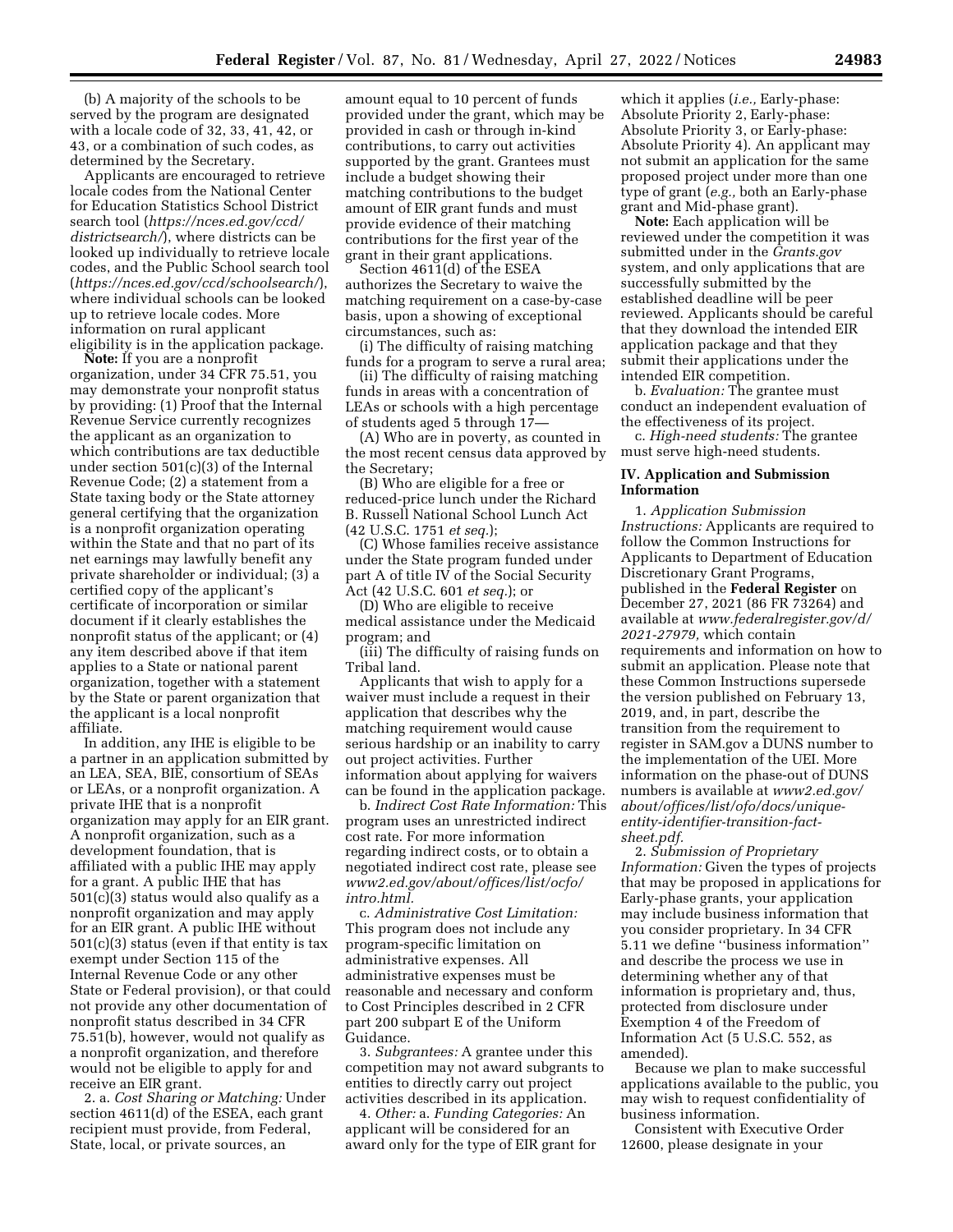application any information that you believe is exempt from disclosure under Exemption 4. In the appropriate Appendix section of your application, under ''Other Attachments Form,'' please list the page number or numbers on which we can find this information. For additional information please see 34 CFR 5.11(c).

3. *Intergovernmental Review:* This competition is subject to Executive Order 12372 and the regulations in 34 CFR part 79. Information about Intergovernmental Review of Federal Programs under Executive Order 12372 is in the application package for this competition.

4. *Funding Restrictions:* We reference regulations outlining funding restrictions in the *Applicable Regulations* section of this notice.

5. *Recommended Page Limit:* The application narrative is where you, the applicant, address the selection criteria that reviewers use to evaluate your application. We recommend that you (1) limit the application narrative for an Early-phase grant to no more than 25 pages and (2) use the following standards:

• A ''page'' is 8.5″ x 11″, on one side only, with 1″ margins at the top, bottom, and both sides.

• Double space (no more than three lines per vertical inch) all text in the application narrative, including titles, headings, footnotes, quotations, references, and captions, as well as all text in charts, tables, figures, and graphs.

• Use a font that is either 12 point or larger or no smaller than 10 pitch (characters per inch).

• Use one of the following fonts: Times New Roman, Courier, Courier New, or Arial.

The recommended page limit does not apply to the cover sheet; the budget section, including the narrative budget justification; the assurances and certifications; or the one-page abstract, the resumes, the bibliography, or the letters of support. However, the recommended page limit does apply to all of the application narrative.

6. *Notice of Intent to Apply:* The Department will be able to review grant applications more efficiently if we know the approximate number of applicants that intend to apply. Therefore, we strongly encourage each potential applicant to notify us of their intent to submit an application. Applicants may access this form using the link available on the Notice of Intent to Apply section of the competition website: *[https://](https://oese.ed.gov/offices/office-of-discretionary-grants-support-services/innovation-early-learning/education-innovation-and-research-eir/fy-2022-competition/) oese.ed.gov/offices/office-of[discretionary-grants-support-services/](https://oese.ed.gov/offices/office-of-discretionary-grants-support-services/innovation-early-learning/education-innovation-and-research-eir/fy-2022-competition/)  innovation-early-learning/education-* *[innovation-and-research-eir/fy-2022](https://oese.ed.gov/offices/office-of-discretionary-grants-support-services/innovation-early-learning/education-innovation-and-research-eir/fy-2022-competition/)  [competition/.](https://oese.ed.gov/offices/office-of-discretionary-grants-support-services/innovation-early-learning/education-innovation-and-research-eir/fy-2022-competition/)* Applicants that do not submit a notice of intent to apply may still apply for funding; applicants that do submit a notice of intent to apply are not bound to apply or bound by the information provided.

#### **V. Application Review Information**

1. *Selection Criteria:* The selection criteria for the Early-phase competition are from 34 CFR 75.210. The points assigned to each criterion are indicated in the parentheses next to the criterion. An applicant may earn up to a total of 100 points based on the selection criteria for the application.

A. *Significance (up to 20 points).* 

The Secretary considers the significance of the proposed project. In determining the significance of the proposed project, the Secretary considers the extent to which the proposed project involves the development or demonstration of promising new strategies that build on, or are alternatives to, existing strategies. (20 points)

B. *Quality of the Project Design (up to 30 points).* 

The Secretary considers the quality of the design of the proposed project. In determining the quality of the design of the proposed project, the Secretary considers the following factors:

(1) The extent to which there is a conceptual framework underlying the proposed research or demonstration activities and the quality of that framework. (10 points)

(2) The extent to which the goals, objectives, and outcomes to be achieved by the proposed project are clearly specified and measurable. (5 points)

(3) The extent to which the design of the proposed project is appropriate to, and will successfully address, the needs of the target population or other identified needs. (15 points)

C. *Quality of Project Personnel (up to 10 points).* 

The Secretary considers the quality of the personnel who will carry out the proposed project. In determining the quality of project personnel, the Secretary considers the extent to which the applicant encourages applications for employment from persons who are members of groups that have traditionally been underrepresented based on race, color, national origin, gender, age, or disability. In addition, the Secretary considers the qualifications, including relevant training and experience, of key project personnel. (10 points)

D. *Quality of the Management Plan (up to 10 points).* 

The Secretary considers the quality of the management plan for the proposed project. In determining the quality of the management plan, the Secretary considers the adequacy of the management plan to achieve the objectives of the proposed project on time and within budget, including clearly defined responsibilities, timelines, and milestones for accomplishing project tasks. (10 points)

E. *Quality of the Project Evaluation (up to 30 points).* 

The Secretary considers the quality of the evaluation to be conducted of the proposed project. In determining the quality of the evaluation, the Secretary considers the following factors:

(1) The extent to which the methods of evaluation will, if well implemented, produce evidence about the project's effectiveness that would meet the What Works Clearinghouse standards with or without reservations as described in the What Works Clearinghouse Handbook (as defined in this notice). (20 points)

(2) The extent to which the methods of evaluation will provide performance feedback and permit periodic assessment of progress toward achieving intended outcomes. (5 points)

(3) The extent to which the evaluation plan clearly articulates the key project components, mediators, and outcomes, as well as a measurable threshold for acceptable implementation. (5 points)

**Note:** Applicants may wish to review the following technical assistance resources on evaluation: (1) WWC Procedures and Standards Handbooks: *[https://ies.ed.gov/ncee/wwc/](https://ies.ed.gov/ncee/wwc/Handbooks)  [Handbooks;](https://ies.ed.gov/ncee/wwc/Handbooks)* (2) ''Technical Assistance Materials for Conducting Rigorous Impact Evaluations'': *[http://ies.ed.gov/](http://ies.ed.gov/ncee/projects/evaluationTA.asp)  [ncee/projects/evaluationTA.asp;](http://ies.ed.gov/ncee/projects/evaluationTA.asp)* and (3) IES/NCEE Technical Methods papers: *[http://ies.ed.gov/ncee/tech](http://ies.ed.gov/ncee/tech_methods/)*\_*methods/.* In addition, applicants may view an optional webinar recording that was hosted by the Institute of Education Sciences. The webinar focused on more rigorous evaluation designs, discussing strategies for designing and executing experimental studies that meet WWC evidence standards without reservations. This webinar is available at: *[https://ies.ed.gov/ncee/wwc/](https://ies.ed.gov/ncee/wwc/Multimedia/18) [Multimedia/18.](https://ies.ed.gov/ncee/wwc/Multimedia/18)* 

2. *Review and Selection Process:* We remind potential applicants that in reviewing applications in any discretionary grant competition, the Secretary may consider, under 34 CFR 75.217(d)(3), the past performance of the applicant in carrying out a previous award, such as the applicant's use of funds, achievement of project objectives, and compliance with grant conditions. The Secretary may also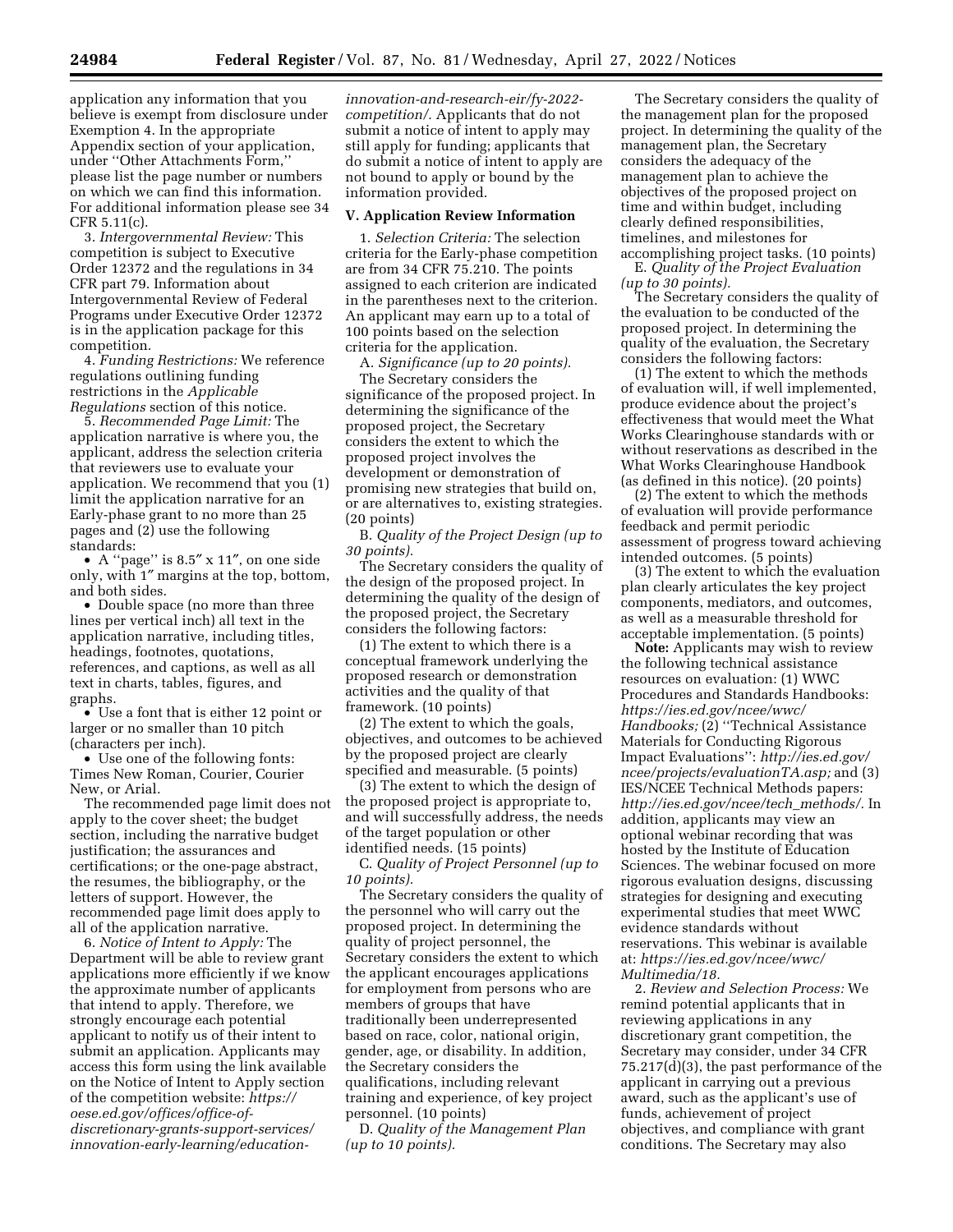consider whether the applicant failed to submit a timely performance report or submitted a report of unacceptable quality.

In addition, in making a competitive grant award, the Secretary requires various assurances, including those applicable to Federal civil rights laws that prohibit discrimination in programs or activities receiving Federal financial assistance from the Department (34 CFR 100.4, 104.5, 106.4, 108.8, and 110.23).

Before making awards, we will screen applications submitted in accordance with the requirements in this notice to determine whether applications have met eligibility and other requirements. This screening process may occur at various stages of the process; applicants that are determined to be ineligible will not receive a grant, regardless of peer reviewer scores or comments.

Peer reviewers will read, prepare a written evaluation of, and score the assigned applications, using the selection criteria provided in this notice.

3. *Risk Assessment and Specific Conditions:* Consistent with 2 CFR 200.206, before awarding grants under this competition the Department conducts a review of the risks posed by applicants. Under 2 CFR 200.208, the Secretary may impose specific conditions and, under 2 CFR 3474.10, in appropriate circumstances, high-risk conditions on a grant if the applicant or grantee is not financially stable; has a history of unsatisfactory performance; has a financial or other management system that does not meet the standards in 2 CFR part 200, subpart D; has not fulfilled the conditions of a prior grant; or is otherwise not responsible.

4. *Integrity and Performance System:*  If you are selected under this competition to receive an award that over the course of the project period may exceed the simplified acquisition threshold (currently \$250,000), under 2 CFR 200.206(a)(2), we must make a judgment about your integrity, business ethics, and record of performance under Federal awards—that is, the risk posed by you as an applicant—before we make an award. In doing so, we must consider any information about you that is in the integrity and performance system (currently referred to as the Federal Awardee Performance and Integrity Information System (FAPIIS)), accessible through the System for Award Management. You may review and comment on any information about yourself that a Federal agency previously entered and that is currently in FAPIIS.

Please note that, if the total value of your currently active grants, cooperative agreements, and procurement contracts from the Federal Government exceeds \$10,000,000, the reporting requirements in 2 CFR part 200, Appendix XII, require you to report certain integrity information to FAPIIS semiannually. Please review the requirements in 2 CFR part 200, Appendix XII, if this grant plus all the other Federal funds you receive exceed \$10,000,000.

5. *In General:* In accordance with the Office of Management and Budget's guidance located at 2 CFR part 200, all applicable Federal laws, and relevant Executive guidance, the Department will review and consider applications for funding pursuant to this notice inviting applications in accordance with:

(a) Selecting recipients most likely to be successful in delivering results based on the program objectives through an objective process of evaluating Federal award applications (2 CFR 200.205);

(b) Prohibiting the purchase of certain telecommunication and video surveillance services or equipment in alignment with section 889 of the National Defense Authorization Act of 2019 (Pub. L. 115–232) (2 CFR 200.216);

(c) Providing a preference, to the extent permitted by law, to maximize use of goods, products, and materials produced in the United States (2 CFR 200.322); and

(d) Terminating agreements in whole or in part to the greatest extent authorized by law if an award no longer effectuates the program goals or agency priorities (2 CFR 200.340).

#### **VI. Award Administration Information**

1. *Award Notices:* If your application is successful, we notify your U.S. Representative and U.S. Senators and send you a Grant Award Notification (GAN); or we may send you an email containing a link to access an electronic version of your GAN. We may notify you informally, also.

If your application is not evaluated or not selected for funding, we notify you.

2. *Administrative and National Policy Requirements:* We identify administrative and national policy requirements in the application package and reference these and other requirements in the *Applicable Regulations* section of this notice.

We reference the regulations outlining the terms and conditions of an award in the *Applicable Regulations* section of this notice and include these and other specific conditions in the GAN. The GAN also incorporates your approved application as part of your binding commitments under the grant.

3. *Open Licensing Requirements:*  Unless an exception applies, if you are

awarded a grant under this competition, you will be required to openly license to the public grant deliverables created in whole, or in part, with Department grant funds. When the deliverable consists of modifications to pre-existing works, the license extends only to those modifications that can be separately identified and only to the extent that open licensing is permitted under the terms of any licenses or other legal restrictions on the use of pre-existing works. Additionally, a grantee or subgrantee that is awarded Early-phase grant funds must have a plan to disseminate these public grant deliverables. This dissemination plan can be developed and submitted after your application has been reviewed and selected for funding. For additional information on the open licensing requirements please refer to 2 CFR 3474.20.

**Note:** The evaluation report is a specific deliverable under an Earlyphase grant that grantees must make available to the public. Additionally, EIR grantees are encouraged to submit final studies resulting from research supported in whole or in part by EIR to the Educational Resources Information Center (*<http://eric.ed.gov>*).

4. *Reporting:* (a) If you apply for a grant under this competition, you must ensure that you have in place the necessary processes and systems to comply with the reporting requirements in 2 CFR part 170 should you receive funding under the competition. This does not apply if you have an exception under 2 CFR 170.110(b).

(b) At the end of your project period, you must submit a final performance report, including financial information, as directed by the Secretary. If you receive a multiyear award, you must submit an annual performance report that provides the most current performance and financial expenditure information as directed by the Secretary under 34 CFR 75.118. The Secretary may also require more frequent performance reports under 34 CFR 75.720(c). For specific requirements on reporting, please go to *[www.ed.gov/](http://www.ed.gov/fund/grant/apply/appforms/appforms.html) [fund/grant/apply/appforms/](http://www.ed.gov/fund/grant/apply/appforms/appforms.html) [appforms.html.](http://www.ed.gov/fund/grant/apply/appforms/appforms.html)* 

(c) Under 34 CFR 75.250(b), the Secretary may provide a grantee with additional funding for data collection analysis and reporting. In this case the Secretary establishes a data collection period.

5. *Performance Measures:* For the purpose of Department reporting under 34 CFR 75.110, the Department has established a set of performance measures (as defined in this notice) for the Early-phase grants.